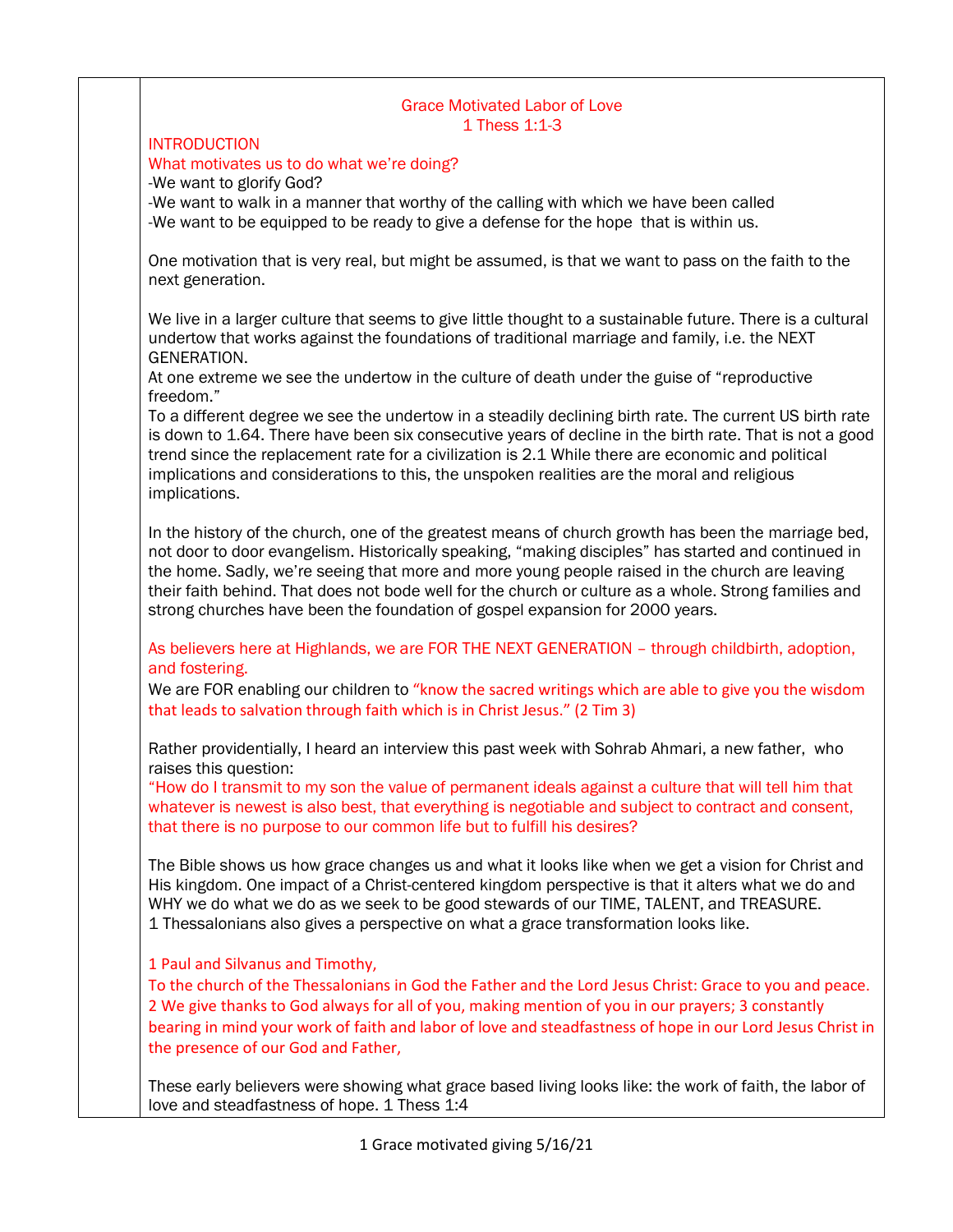Gospel truth so impacted these young believers at Thessalonica that their faith went forth throughout the whole region.

HOW ABOUT US WHO ARE BELIEVERS at Highlands in 2021? In light of the certainty of eternal life and rescue from the wrath to come –What will we do with the days that God has given us in the time that God has put us here? We are here in this place according to the plan of God for a reason.

Last week we looked at five key catalysts for growth:

- Providential Relationships
- Practical Teaching
- Private Disciplines
- Personal Ministry
- Pivotal Circumstances

Build these things into your life and build other things around them. Tucked into this list under personal disciplines is something that we don't talk about a lot here at Highlands – STEWARDSHIP.

In one sense we haven't had to talk about giving too much because, over the years that I've been here, our giving has been pretty steady and we've not faced large-scale needs. As one who has served in several churches over the years, that has been a great blessing. Our Regular Session mtgs have been focused on the shepherding and ministry issues rather than issues of finance and giving.

The "danger" in that is that it can be easy to forget that giving IS A SHEPHERDING and Ministry Issue. Jesus draws a direct connection between our treasure and our hearts –

Where your treasure is there will your heart be also. Matt 6:21

If you want to follow Christ and stay close to him in your heart, then give to his kingdom. Your heart will follow your money. If you don't believe me, believe Jesus. He said it.

RIGHT NOW we have been given an opportunity to invest in the future of Highlands Church- through regular giving, sacrificial giving, and hands-on involvement.

You've probably noticed the new storage shed and the stack of materials over by the little House. One of the goals set by the leadership team for 2021 was to revisit the best way to utilize that facility for long-term ministry. Over the 25+ years of this church that building has been offices, the worship facility, a home for a family, the home for Linda and me for 5 months, and a small group meeting center, and the VBS storage center.

In discussions and considerations last August, we thought it best to make an investment in the building and reconfigure it as office and meetings space. That enable us to free up more space downstairs for our children's ministry. You may have noticed that we have a lot of kids at Highlands. THAT IS A GOOD THING.

Our desire is TO SERVE the current and the next generation through our work of faith and labor of love and steadfastness of hope in our Lord Jesus Christ.

We just need more space and servants to do it.

Through years of saving, we have money available to refigure the House, but doing so would deplete our regular capital improvement fund, and we knew that we'd face some other issues as well.

Phase 1 is to make the HOUSE useable for office space with a large group meeting room. Since much of the space is currently VBS storage, we need another spot, thus the new larger storage shed. This stuff needs to go into the new shed.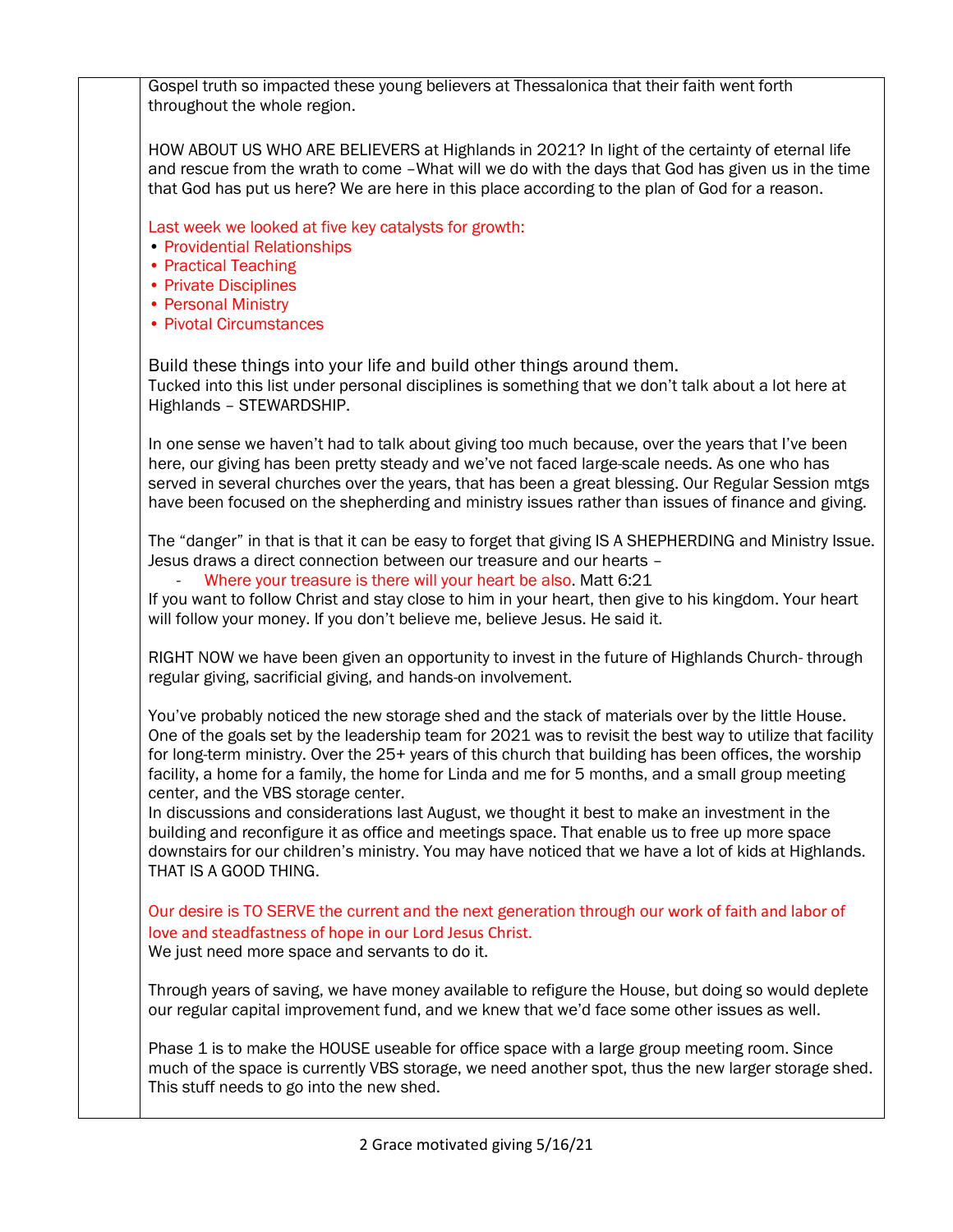

Once Phase 1 is done, we can work on making some changes downstairs to utilize space that was for our offices.

While looking at those options, we also looked at some hard-core infrastructure needs – the treatment of the external walls of the building. We are overdue for the logs to be treated as they should be. THIS BECAME THE NEW #1 priority. If this isn't done this year, we could see some bigger issues down the road.

All that said, we have an opportunity to step up in Christ-centered faith, labor, and love. We have a great opportunity to let this community know what we are FOR.

We are FOR Financial stewardship – we don't want to go in debt

We are FOR RAISING UP A NEXT generation committed to the kingdom.

This vision for the next generation presents some rewards and some challenges for our Work of Faith, Labor of Love, and Steadfastness of Hope…

There are three challenges to consider today:

- People power with some of the remodeling work, painting, moving VBS items, office furniture, etc as needed.
- Children's ministry opportunities during the summer and when we relaunch in the Fall.
- Financial- We are trusting God to move among us in order to see 100K raised for three aspects of overall project:
- 1) Restorative maintenance on the Building;
- 2) Renovations on the House and downstairs to expand our ministry space, and
- 3) Replenish our capital improvement fund.

Obviously, this will require additional giving. So if the topic of money makes you uncomfortable, then be encouraged. It's only me talking; if Jesus were up here he'd probably make you feel more uncomfortable.

Non-believer or visitor…"I knew he'd talk about money"- I haven't been to church in a while and this is what I get. BUMMER

The issue isn't engagement or giving per se; it is GRACE MOTIVATED ENGAGEMENT Grace motivated engagement is a response to God's grace and the example of how Christ gave of Himself.

JESUS GAVE HIMSELF FULLY - Jesus didn't TITHE himself; He was ALL IN. "For the joy set before him, He endured the cross, despising the shame." His self-sacrifice was built in as INFRASTRUCTURE to his life on earth.

How should His self-sacrifice impact our generosity?

In some way, the INFRASTRUCTURE of OUR personal budget should reflect His generosity.

Jesus lived in light of eternity, and that is what happened to the Thessalonians – v. 10-12

3 Grace motivated giving 5/16/21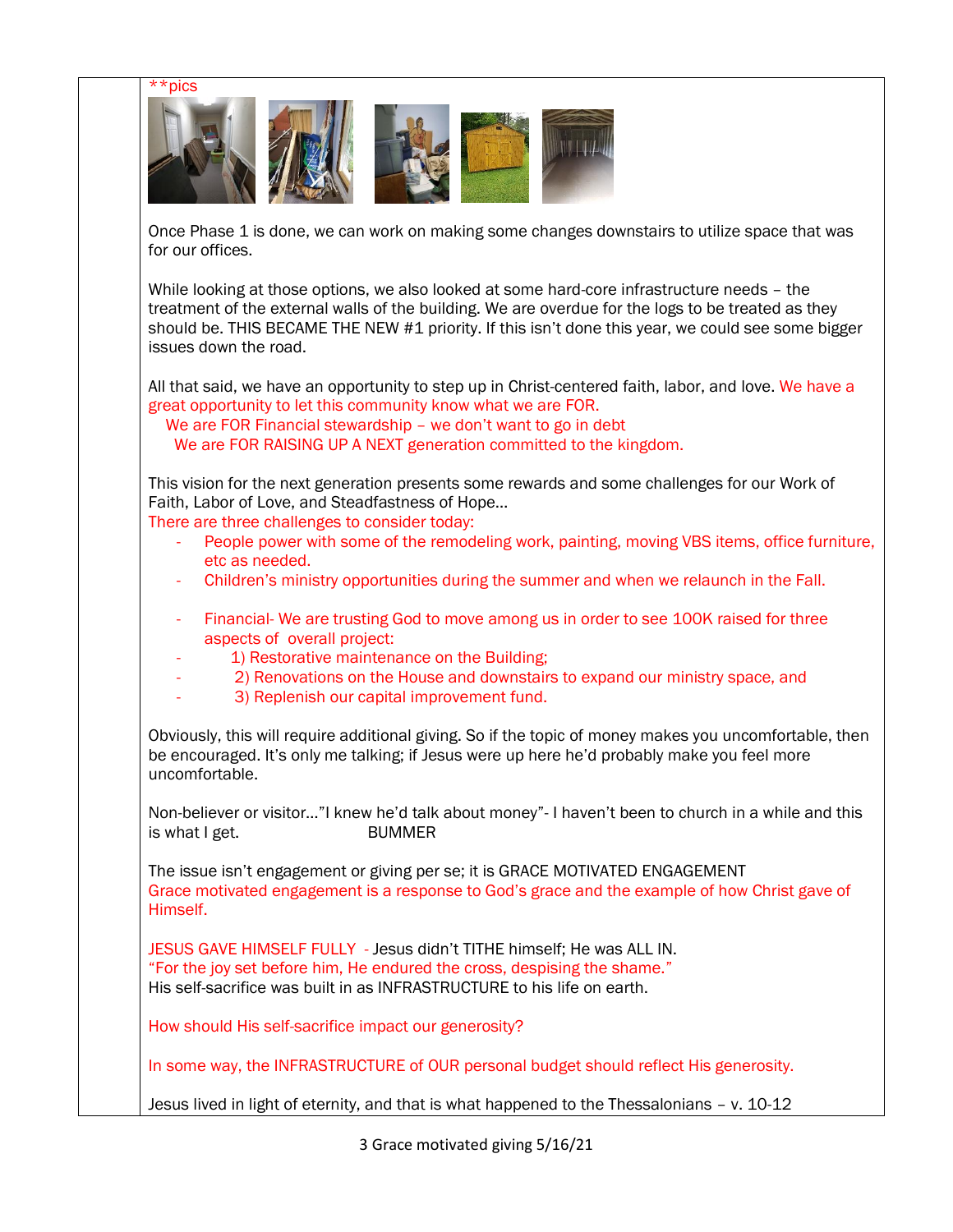Turning from idols of this world to serving the true living God will have an impact on how we act as stewards of what God has given us. 1 THESS 1:10

We practice sowing and reaping in light of God's grace that is given to us.

2 Cor 9:6-8 Now this *I say*, he who sows sparingly will also reap sparingly, and he who sows [bountifully will also reap [bountifully. <sup>7</sup> Each one *must do* just as he has purposed in his heart, not grudgingly or under compulsion, for God loves a cheerful giver. <sup>8</sup> And God is able to make all grace abound to you, so that always having all sufficiency in everything, you may have an abundance for every good deed;

Being committed to the next generation means that we must fight the normal drift of the flesh and of the culture to pursue personal peace and affluence – "leave me alone, let me get what I can, can what I get, and sit on my can".

When it comes to giving how does this play itself out? WARNING:LISTENER DISCRETION IS ADVISED

the following content will be upsetting to some – for different reasons Uncomfortable talking about money Too personal; gone from preaching to meddlin' Trying to guilt trip us – NO, trying to grace grip you

1 Thess 2:4 …"God who examines our hearts". Jesus tells us that our treasure and our hearts are linked so if we're serious about seeing grace grip our hearts then at SOME point we must address how we handle our treasure.

### Don't audit checkbook, but audit your heart.

Let's consider the various kinds of giving: (THE FOLLOWING STATISTICS were gleaned without my having any idea of what you give. Individual giving stats are not passed around. As a church we should have and WANT someone in a shepherding capacity taking a look at giving at least once a year- but that's a whole different sermon)

Wherever we are in our giving habits, scripture and the example of Jesus will challenge us to step out in faith, love, and hope.

Where do you find yourself?

1) Those who will become First Time givers-your step of faith is to give for the first time. Giving studies show that in most churches there are folks who attend, and may join, but who never give to that church in a discernible way. That reality cuts across church size, denomination, social, and economic demographics.

Does this play out here? Most likely. If HPC is typical, then there are folks who are waiting to take that first step of faith to become a first-time giver.

 EVERYBODY is a first time giver at some point. It is the first faith barrier in the area of giving that you can break.

2) Those who will become Punctual Givers. Maybe you've taken the step to be a first time giver, and you engage in giving- from time to time. Perhaps you're waiting for another good reason to give. WAIT NO LONGER. We have a Vision to enhance our overall ministry, so you have a good reason to give. Every project needs punctual gifts. Don't let your motivation be a sense of "ought" or emotion. They don't last for the long haul. The work and the example of Christ Himself is the motivation for developing a heart of generosity. Jesus gave himself for us and He continues to pour himself out for us through his prayers for his people and his sustaining grace given through his Holy Spirit.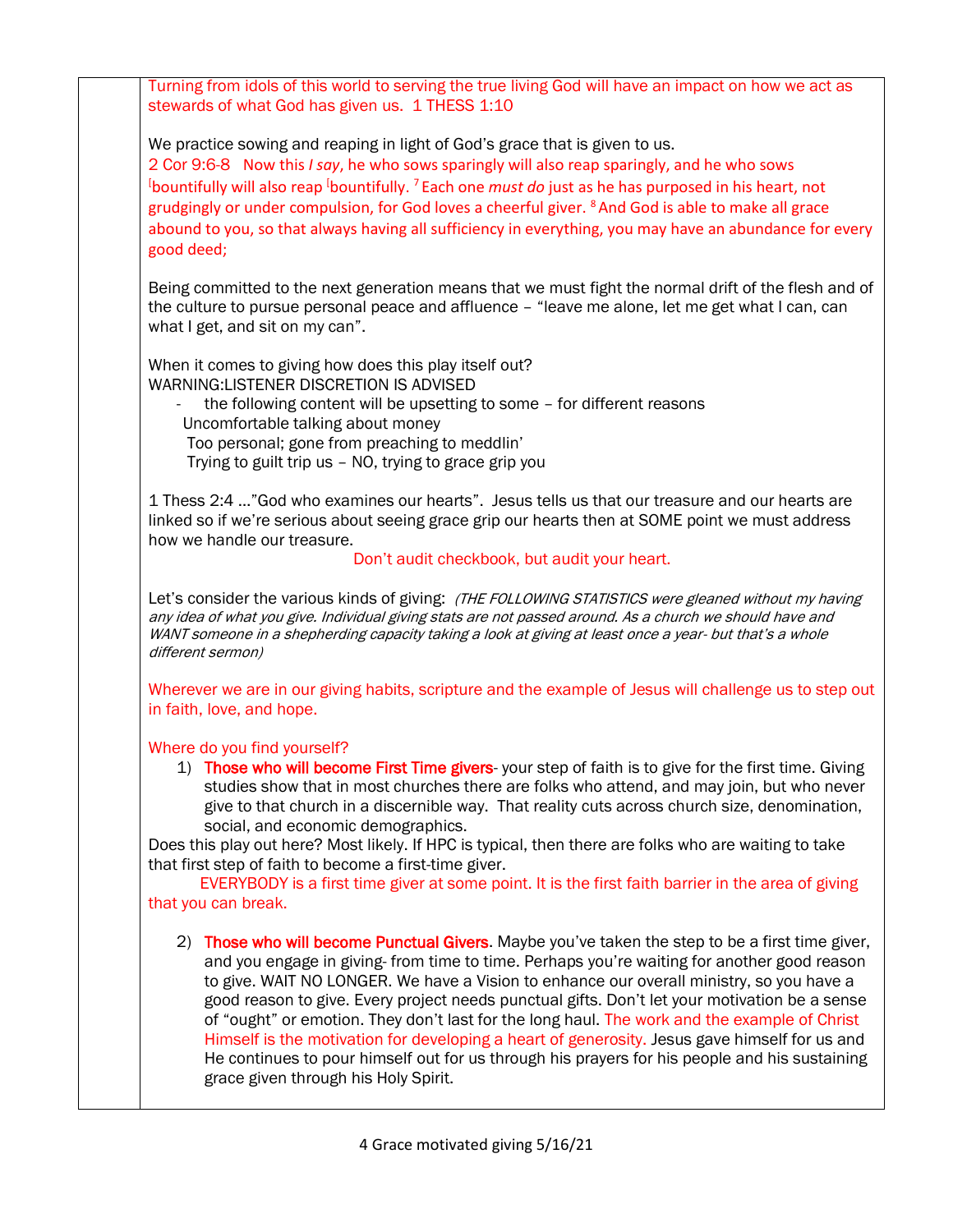GIVING REALITY CHECK: 2020 (anonymous) for analysis.

In 2020 there were 58 giving units, with the top 6 giving units (10% of total) giving 38% of the budget and the top 12 units (20% of congregation) giving 58% of the budget. That is much better than what is often seen where 20% give 80%

With those giving figures, there's still a chance that some haven't taken the step to become regular or punctual givers.

It may be that your giving is directed somewhere other than Highlands. We don't know. Perhaps your next work of faith is…

3.) TO become a PERCENTAGE Priority Giver: You've been giving now and then or even regularly, but it's usually been unplanned. Being a Priority giver means it is built in as INFRASTRUCTURE to your budget. THAT MAY BE A BIG STEP OF FAITH and that's good.

It means that you set a % PERCENTAGE to give and you give it first – it has PRIORITY – it is part of your Personal Discipline to give to kingdom work and then you build the rest of your budget around that.

# GIVE AS A PRIORITY (Dave Ramsey)

As a Priority giver, you know it will go for lights and salaries and copiers and parking lot gravel, etc, but you are willing to commit to the mission and vision and be a PERCENTAGE/PRIORITY giver -When the church is filled with Priority % givers then there is less need for one-time appeals because the funds are already there. THIS IS ESPECIALLY TRUE WHEN there are Priority Givers …

4) ... Who Become Tithers - The traditional biblical reference point is the tithe - 10%. Studies of church giving indicate that a small percentage of evangelical believers actually practice this. A typical church filled with tithers would be able to greatly expand its impact in its community and in the world.

Here's an example based on our own church statistics

If 2020 undesignated giving reflects tithing by ALL of our giving units, then the receipts of \$218,486 is an accurate number for this church's potential.

If 2020 undesignated giving reflects 5% giving from ALL our giving units, then moving to a tithe would result in a doubled total of \$436,972.

 That would be more than adequate to meet the current project and keep future projects on track.

Reality is somewhere in between. The question to consider is, "Do we need to take a step of faith in our work of faith and labor of love?"

The final category is

5) **Extravagant Giving** – above and beyond the tithe- based on the example of Jesus, this is a model for Christians – Jesus didn't tithe Himself.

A work of faith and labor of love in terms of giving applies to all of us. Some of you may be giving 10%, but it's not really a step of faith for you; it doesn't stretch you. It may be time to rebuild your giving infrastructure and take a bigger step of faith.

EXTRAVAGANT GIVING can be a higher % or a specific offering above your current giving.

The biblical reference point is the tithe – 10%. That would be great. But honestly, if you're not giving as a priority right now then you might need to work your way toward that. You could go full 10% or start at 3,4,5,6 and increase as you go along.

How do we remember this grace motivation for Engaging?

5 Grace motivated giving 5/16/21